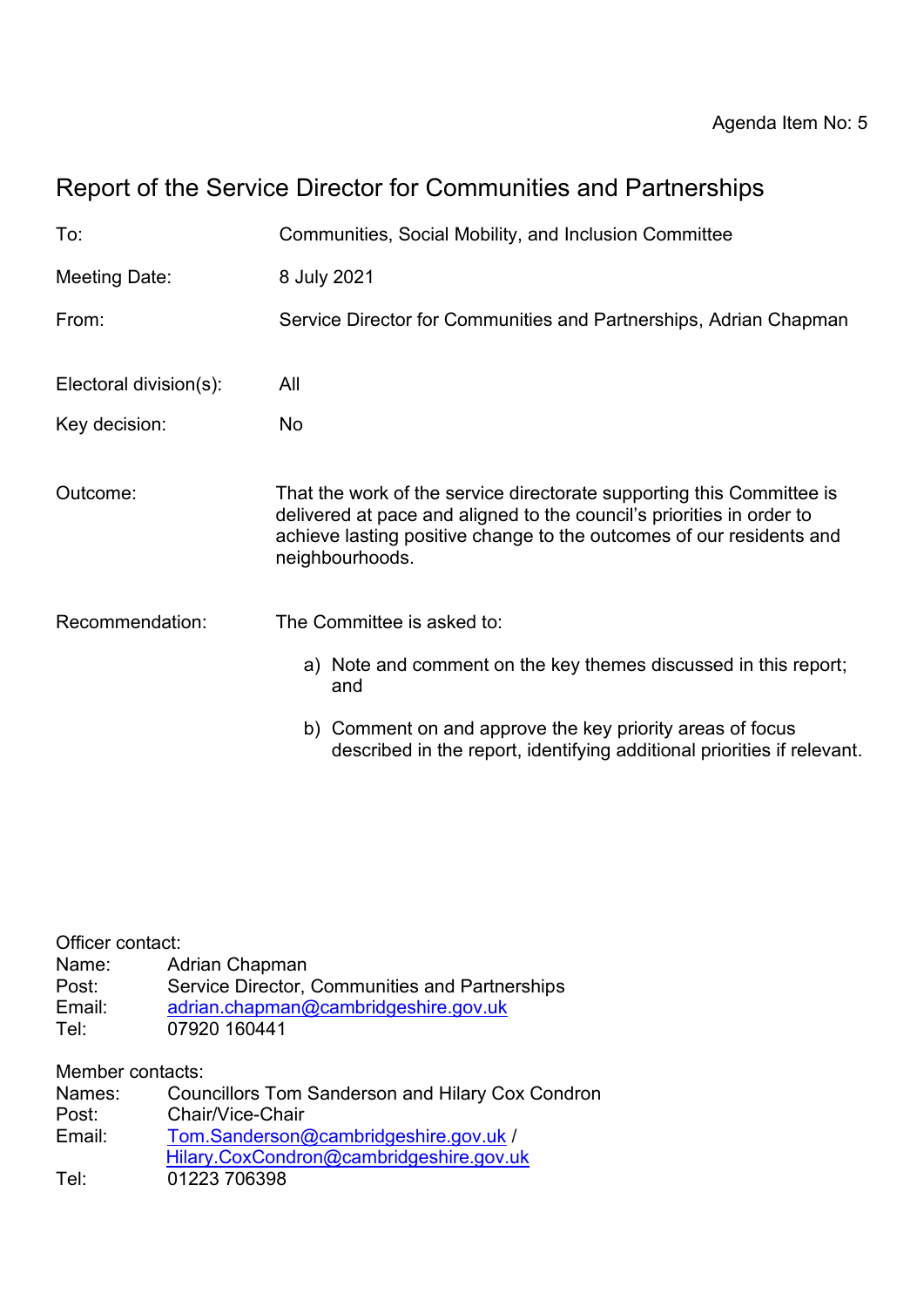# 1. Background

1.1 This Service Director report will be a standing item at each Committee meeting, and sets out information, opportunities and challenges relating to the cross-cutting work that the Committee and its service directorate has responsibility for. This includes the service directorate's role in supporting the COVID-19 response.

# 2. Main Issues

- 2.1 The work of the Communities, Social Mobility and Inclusion Committee is diverse and cross-cutting. The Committee combines responsibility for specific services but also for leading the transformation of our approach to ensuring communities and residents are at the heart of our decision making, service design and delivery. Aligned to the Joint Agreement of the new council leadership, the Committee has a fundamental role to play in delivering to many of the new priorities set out in that document, most notably to improve social mobility, to eradicate poverty, to ensure equality and inclusion are at the heart of our service and organisation, and to develop a library service in public ownership. This Service Director report provides information relating to this.
- 2.2 Proposed Service Priorities in 2021
- 2.2.1 The Joint Administration of the County Council has set out, in their Joint Administration Agreement, some of their early priorities under the core themes of COVID-19 recovery and tackling the climate emergency. The relevant section from the Agreement for the work of this Committee is as follows:

"We will tackle poverty, create opportunity, promote diversity, and do all we can to foster inclusion across the county. We will revive, further develop, and implement an anti-poverty strategy for Cambridgeshire. We will encourage and participate in place-based partnerships with District Councils and the Greater Cambridge Partnership where possible, to avoid duplication in local arrangements. We will task officers to consult with District Councils and other partners on ways to devolve more of the Council's budget to be managed locally. The CJAC model in Cambridge, with County and District Councillors sitting on a committee together to make decisions for their area, has worked well in the past. This model could be expanded to include more services and to include parish councils. We will continue to develop the concept of community hubs, and along with our partners seek to offer a broader range of services from them. We will aim to offer more accessible services such as youth services and children's centres, to provide more help for young people and families. We will keep the county's libraries open, in public ownership, and ensure their services remain free for everyone on Universal Credit."

2.2.2 However, the cross-cutting nature of the Committee's work, particularly that relating to communities and working with partners across all sectors, means that there is a pivotal role to play in supporting delivery of many other priorities set out in the Agreement, including, for example, early health and care prevention strategies, community-based models of care, ensuring support for children and young people eligible for free school meals, and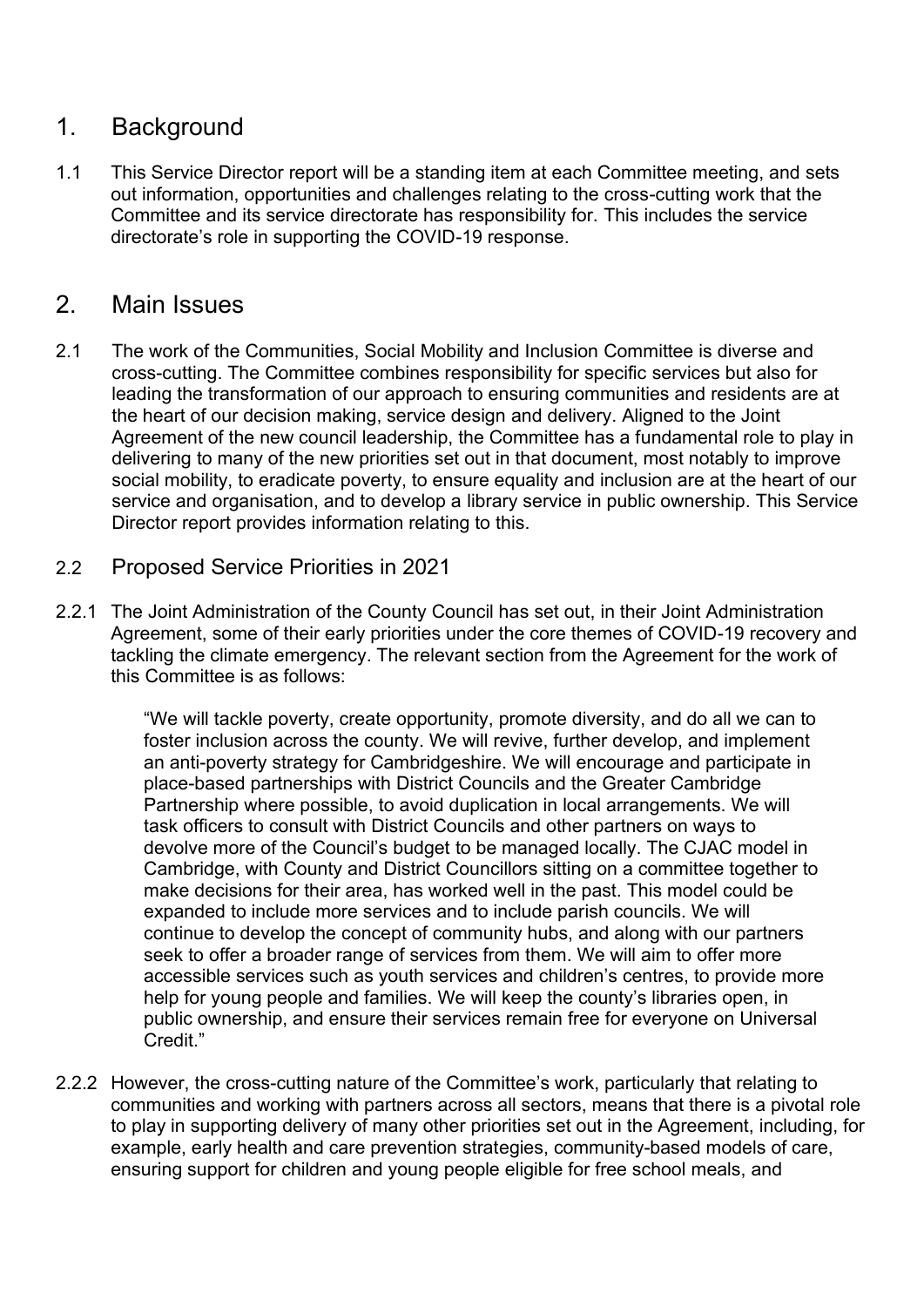supporting innovative ways to consult with residents on key issues including those relating to highways activity.

- 2.2.3 The work we have done historically to develop and embed the Think Communities approach as a way of working across multiple partners, but that places the resident at the centre of our approach, provides a solid platform from which this important work can be delivered. Think Communities provides a flexible approach to finding the best solution possible to both 'here and now' issues in our neighbourhoods as well as those challenges – such as poverty and inequality – that are much more deeply entrenched. Our response to supporting vulnerable people throughout the pandemic has enabled the Think Communities approach to be tested in real time. Identifying need at the earliest possible moment, identifying who is best placed to support that need, and then ensuring services, information and opportunities are available to the resident to support them were all front and centre principles for the way we have operated.
- 2.2.4 Although we continue to support the management and prevention of COVID-19, we are proposing to weave that work into the work necessary to meet the priorities set out above. Continuing to provide practical support for people who need to self-isolate or who are reluctant to get vaccinated is vital, but we need to deliver that alongside also considering the broader needs of the same residents and how best we can use the strength and ambition of the new leadership alongside the foundation we have established through Think Communities.
- 2.2.5 We also have some valuable services available to us to help achieve these priorities, alongside the principles of Think Communities. The Administration's commitment to public libraries provides a valuable springboard from which our work on tackling social immobility or supporting vital early prevention work can be achieved. Our adult skills service will be absolutely core to supporting people most impacted by COVID-19, and those who are the most excluded or deprived, to develop confidence and skills to find new and/or better paid work. Our Coronial and Registration services provide us with unique opportunities to engage with residents, sometimes at some of the most difficult moments of their lives, but these services, along with Trading Standards, also help to build a picture of the challenges communities are facing and to keep them safe from harm. And our community safety services can be bent towards supporting some of our highest risk victims of crime and abuse as well as supporting those people with some of the most complex challenges.
- 2.2.6 With all of this in mind, the proposed work priorities for the service directorate supporting this Committee are as follows:
	- i. The rapid development of a Social Mobility Strategy, but also the highly practical coordination and delivery of tangible actions to help those facing the biggest challenges to improve their outcomes
	- ii. A full and positive review of our public library service to ensure it is fully aligned to the priorities set out in the Joint Administration Agreement, that the local offer matches the need of the neighbourhood it serves, and that we are positively exploiting every opportunity to promote our libraries, including mobile and community-based libraries, as core hubs for public service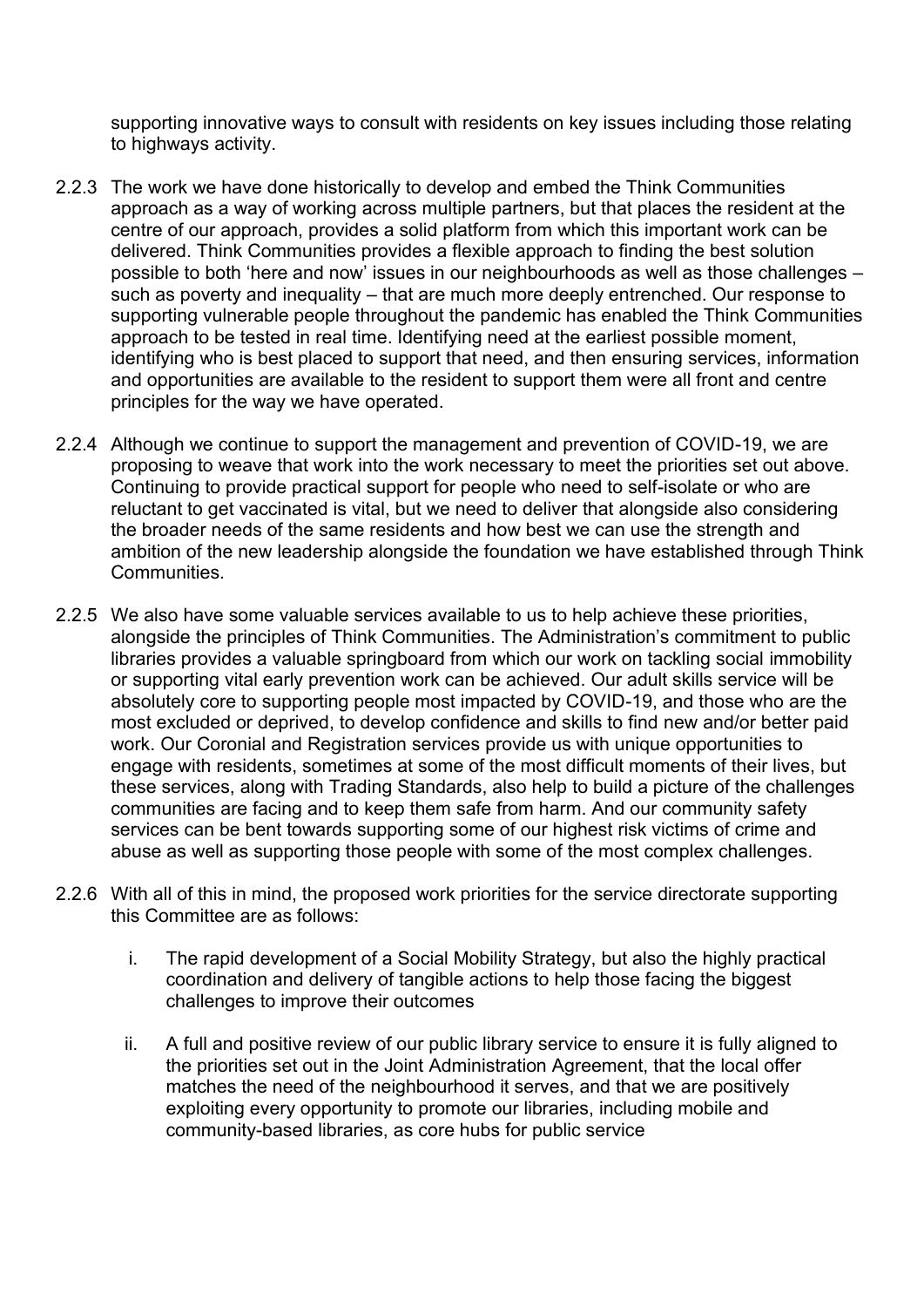- iii. The development of tangible and practical proposals for decentralising county council services, and leading the delivery of those, if agreed, working closely and collaboratively with our district and city council partners in the first instance
- iv. Working closely with our Community Resilience Group (c.50 organisations from across the public and not for profit sectors that meet to focus on key issues such as inequalities and tackling poverty) and the organisations that form our Place Leads Partnership (County/|District/City councils, Councils for Voluntary Service, North and South Health Alliances, Public Health, and Police) to identify and address inequalities in communities
- v. Delivery in real terms against our new youth service frameworks, referred to later in this report, to ensure our young people are engaged and motivated and that we can best respond to their challenges and aspirations

The Committee is asked to comment on and endorse these priorities, as well as suggest other areas of focus necessary to achieve our collective goals.

#### 2.3 COVID-19 Coordination and Response

2.3.1 The Service Director is continuing to play a system-wide leadership role in the ongoing COVID-19 response work, as a member of our own Gold command group and those that form part of the Local Resilience Forum. The Countywide Coordination Hub continues to operate and be available to anybody needing advice and information, but is also able to provide practical support including help getting to and from a vaccine appointment, support to help someone self-isolate if there are barriers preventing them from doing so, and helping people access food and essential supplies if necessary. The Hub team is also supporting the vital work to ensure everyone eligible for a vaccine is able to take that offer up, including those who are reluctant or resistant. The latest summary of outputs from the Hub is as follows: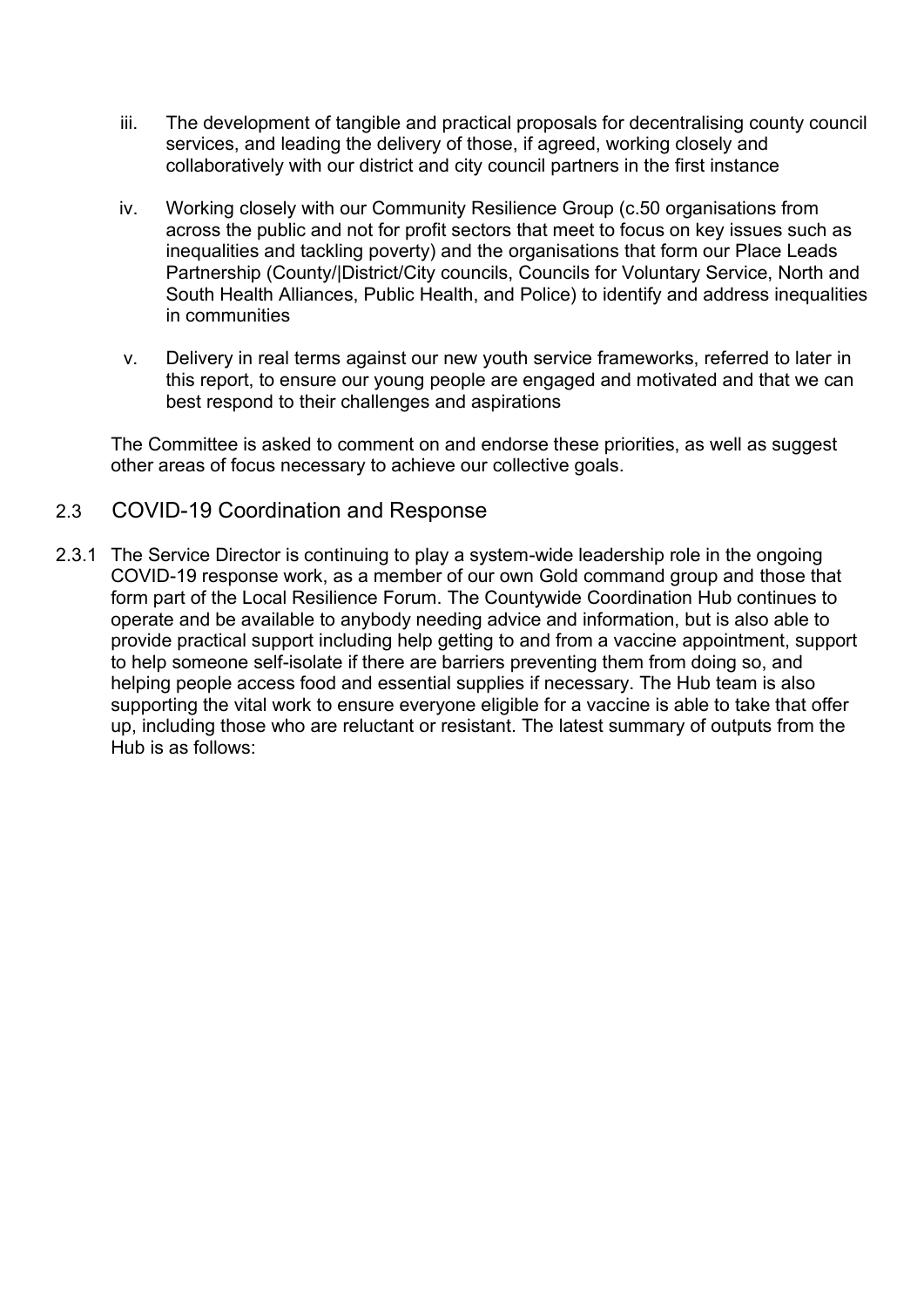

- 2.3.2 The Hub has also worked with partners in district and city councils and the voluntary sector to deliver the COVID Local Support Grant programme (previously known as the Winter Support Grant). The programme was due to end on 20 June 2021, and we successfully committed all of the available budget through a combination of provision of food vouchers to eligible children and young people, and support to district and city councils through the delegation of budgets from which small awards could be made to eligible households. However, we have now received confirmation that the scheme is to be further extended to 30 September 2021. We are currently reviewing the available budget and eligibility criteria in order to best support those in greatest need.
- 2.3.3 A major focus for our work at present is to support our NHS colleagues to increase take-up of the COVID-19 vaccines. A steering group has been established and is co-chaired by the county council and the clinical commissioning group, to focus on where and how best to target community engagement as well as practical activity. The work is rapidly evolving but includes expansive work with different communities alongside district and city council partners, work with employers to support vaccine take-up in their workforce, support for pop-up or large-scale vaccination sites, and work with vulnerable groups to ensure positive take-up. Further details will be shared at the Committee meeting given the agile nature of this work.
- 2.3.4 Although the work of the Hub has been instrumental in supporting our collective response to the pandemic, it has existed alongside the arrangements that were stood up in each of our district and city councils. Combined, this approach has created a network of agile and flexible support that will be just as valuable as we begin to focus more on recovery and many of the other priorities described above. The Place Leads Partnership, referred to above, now forms the engine room to the Hub network, and, in the County Council, we are building our plans to ensure the current Hub model becomes mainstreamed in our overall Think Communities delivery model.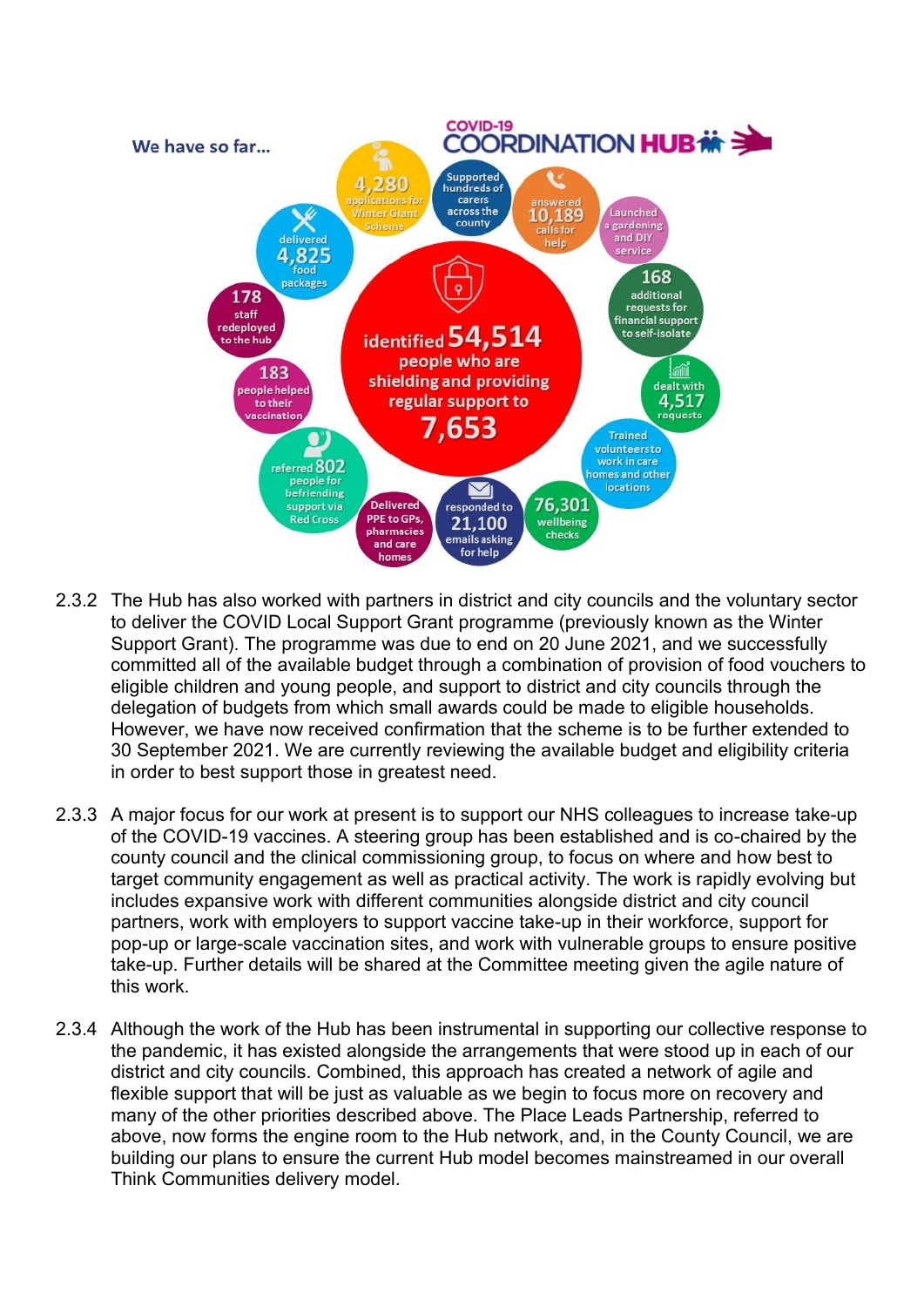#### 2.4 Service Reports

2.4.1 Reports relating to key activity within the adult skills and community safety services are included separately on this agenda.

#### 2.4.2 Think Communities

i. Some headlines from the County Council's Think Communities place-based teams are set out below. These teams work closely with all of our partners, most notably District, City, Town, and Parish Councils, to identify priorities in a neighbourhood and deliver activity to achieve better outcomes.

#### Cambridge City:

- A new Statement of Intent has been developed which sets out the joint working between Cambridgeshire County Council and Cambridge City Council and is being finalised by senior officers from both organisations.
- Officers are supporting Lateral Flow Testing, vaccine hesitancy conversations and working with the City Council local COVID-19 Hub.

#### East Cambridgeshire:

- The Parish and Community Forum (set up at the start of the pandemic) has completed a review and agreed to continue with bi-monthly remote meetings and an Annual meeting in person.
- A new Coordinator has been appointed to the 'Give Carers a Break' Project and she has already recruited her first two volunteers, has presented at the Parish and Community Forum, been introduced to the Older People's team, and arranged information packs for the new Think Communities bus.

#### Fenland:

- The team are supporting vaccine hesitancy and Lateral Flow Testing take-up, providing officer support to work with the district council including visits to houses of multiple occupation and visiting over 10 pharmacies to collect hard and soft data with key findings reported to the Vaccine Hesitancy Steering Group.
- Planning for a new Wisbech Think Communities Hub has restarted, with the Hub aiming to provide wrap around support to households with complex needs. The team are also working with NHS partners to test the need for and potential of a Community Hub at the Doddington hospital site. Think Communities will offer the bus a day a week for a few weeks to test demand.

Huntingdonshire:

- We are working with local councils and residents who identified demand for a Job Club in St Neots, working closely with the district council. Feedback from the community, local councillors and local organisations is being used as evidence of need along with data from the Department for Work and Pensions. This is a jointly delivered project with Cambridgeshire Skills.
- Connectors have contacted 20 Huntingdonshire parish council representatives this month with follow up visits completed with 8 different parishes. Outcomes so far include a planned community engagement event in Warboys, and regular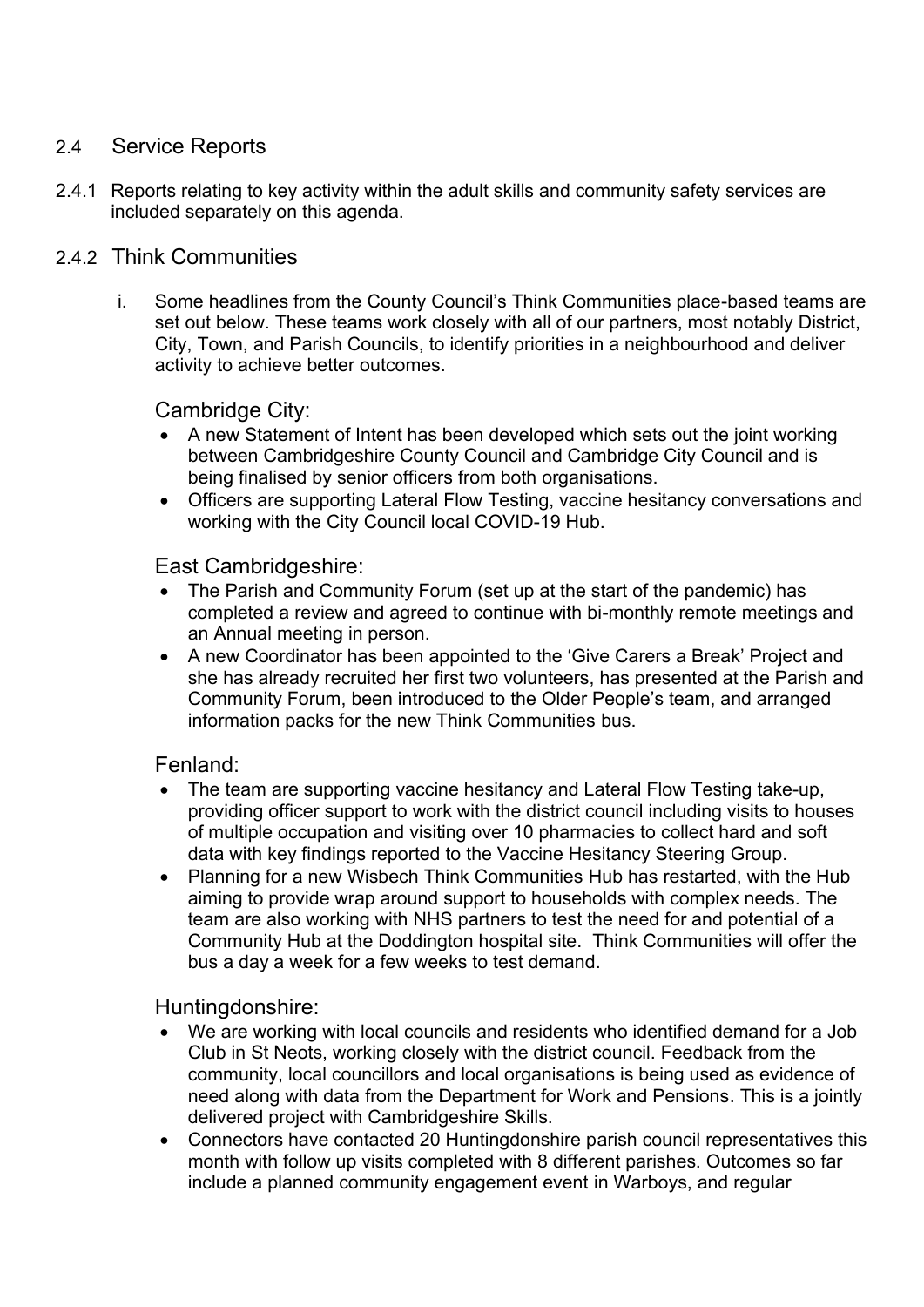Winterton (new town) 'Community walkabouts' facilitated by Think Communities to bring people together, know their spaces, and enable locally led activities.

South Cambridgeshire

- The team has established a network of public sector and community partners to work together to address some of the perceived gaps in services and support in the Orchard Park area. Outcomes so far include restarting detached youth work at the skatepark, weekly Stay and Play being progressed, and use of space in the Parish Council-run community centre.
- The risk of the Northstowe community space being unavailable sooner than expected and alternative plans not being adequate were mitigated by work done alongside the District Council and the child and family centre who provided a strong enough case to extend the use of the temporary community facilities until 2022.
- ii. We have recently developed two infographics which set out our youth offer to young people (figure 1) and to communities seeking support to set up their own provision (figure 2). These are set out below:

#### Figure 1

## Youth Engagement Offer | Cambridgeshire and Peterborough

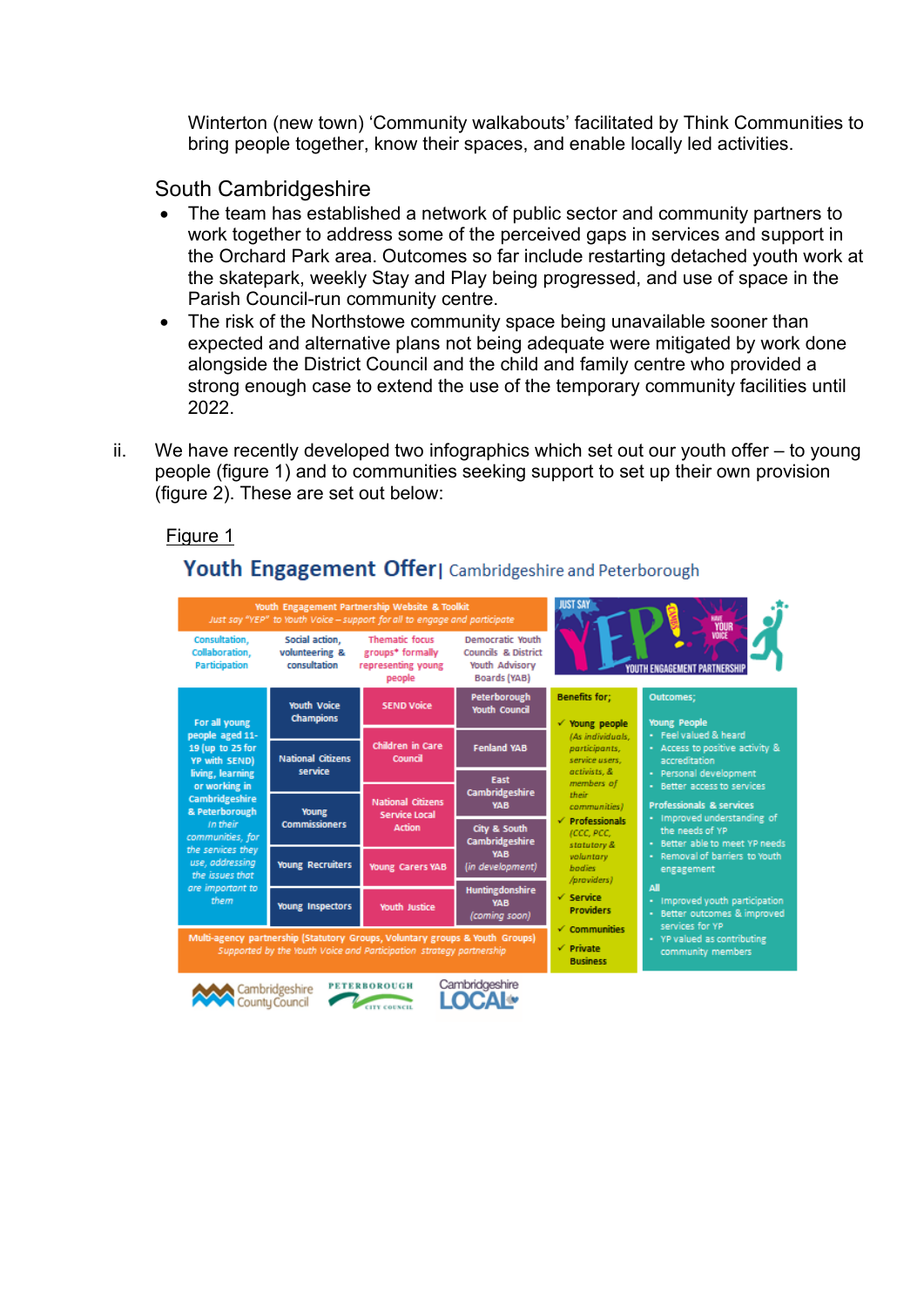### Think Communities | Our Offer to Community Youth Providers



The work summarised in these infographics aligns well to the priorities of the new Administration and enable us to rapidly focus on the needs of young people as well as identifying new opportunities or gaps in support.

- iii. Also, in relation to supporting young people, work has started on our Youth Voice Champions programme. Champions will receive a monthly newsletter, consultation opportunities, development days and monthly meetings. Officers also attended the first Cambridge Youth Forum and spoke to promote our youth engagement offer, receive feedback on the new infographic, and offer support to multiple organisations.
- iv. Our National Citizen Service (NCS) team continues to focus on recruitment to the summer programme – we are currently top of the league table in the East Anglia region. Our NCS programme is also now an employer for the government's new Kickstart scheme, and we will be employing one Kickstarter as an NCS Programme Assistant for a six-month period. This will be part of the NCS Trust's gateway and follows an extremely successful 2 months' work placement with a university student.
- v. The Youth Service-managed Community Reach Fund annual report and headline data 2020/21 has recently been published. Highlights included grants totalling £19,354 being awarded to 22 organisations or groups, use of the Community Reach Fund as a training and development tool to support additional funding to be secured for Cambridgeshire's Youth Offer through alternative sources (in 2020/21 this exceeded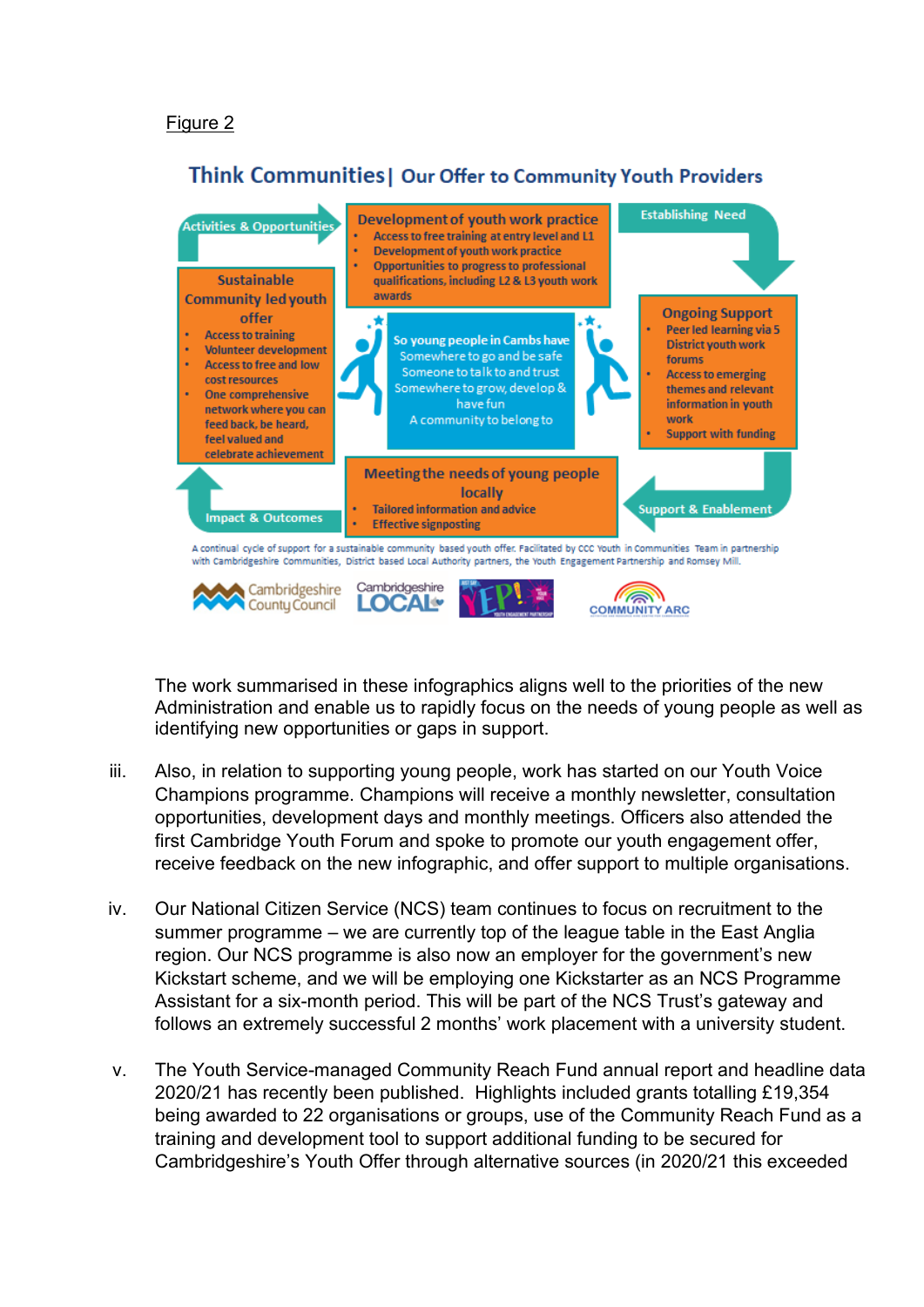£1.5 million), and development of the COVID Enabler grant (up to £500 each), which saw grants totalling £12,382 being awarded to 27 organisations or groups.

#### 2.4.3 Regulatory Services

- i. The annual Chief Coroner Report for 2020/21 has been submitted. The report shows the impact COVID-19 has had on the backlog of cases over 12 months old. Despite the measures put in place throughout lockdowns to ensure the service could continue with *some* inquests, there has been an increase of 44% from the previous year. Comparison to other Coronial jurisdictions will be undertaken to understand how other authorities have fared throughout the pandemic.
- ii. As part of COVID-19 recovery, the Trading Standards team are adopting a hybrid approach to inspections, completing as much as possible remotely, only visiting to carry out parts of the inspection that cannot be completed remotely. Risk Assessments for the service have been updated to reflect this. Trading Standards cases are slowly beginning to be heard in court. The team recently had success in court when a defendant entered a guilty plea in relation to Consumer Protection Rights offences, a £3k compensation order was also awarded. A further defendant in the same case is expected to be sentenced shortly.
- iii. The Cambridgeshire Registration Service can continue to operate from its location at Castle Lodge until the end of December 2021 with a move to the new Roger Ascham building scheduled for early 2022. Building work began on site at the new venue in May, with residents, neighbouring services such as the school and pupil referral unit, and the local councillor updated ahead of the work commencing. They will continue to be updated throughout the work.

# 3. Alignment with corporate priorities

- 3.1 Communities at the heart of everything we do The primary focus of the responsibilities of the Service Director and his teams is on ensuring the needs and spirations of our communities is well understood and that services and interventions are developed and implemented to meet those needs.
- 3.2 A good quality of life for everyone The Committee's focus set out in the Joint Administration Agreement described earlier in this report, is summarised as leading positive change in collaboration with partners which

benefits our residents and their communities, offers opportunity for all, and ensures no community is excluded or disadvantaged. By focussing on these objectives, which the various workstreams set out in this report seek to do, we can ensure that the quality of life outcomes for everyone are improved.

3.3 Helping our children learn, develop and live life to the full All of the workstreams set out in this report affect all residents, regardless of age. Moreover, building communities that are vibrant and have opportunity, and enhancing the social mobility of families, will directly and positively create the best possible start for our children.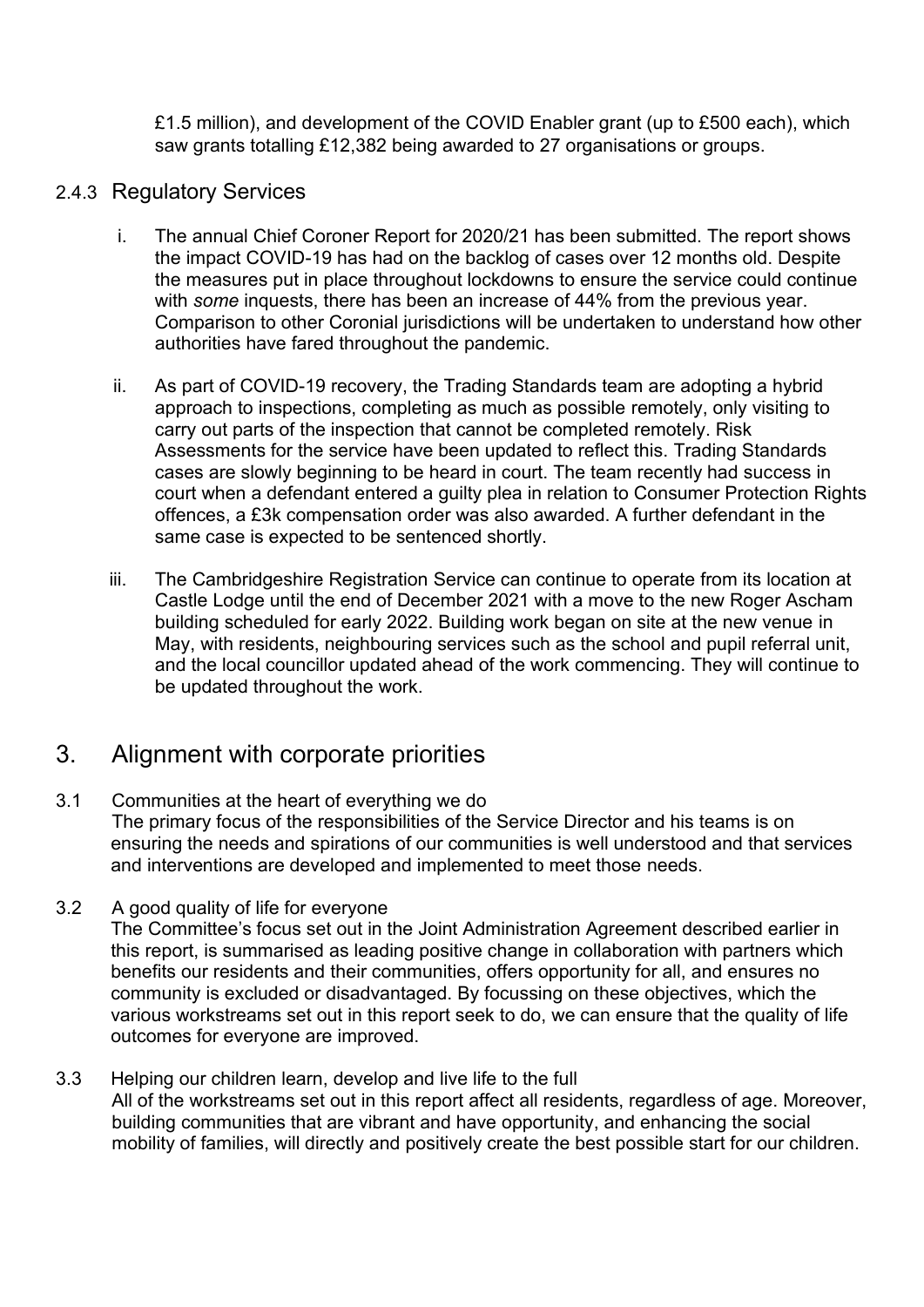- 3.4 Cambridgeshire: a well-connected, safe, clean, green environment For citizens to be confident, healthy, safe, and secure, they need to live in communities that mirror those attributes, and where there is a strong sense of local identity and cohesion. The workstreams set out in this report seek to support the development of a strong local identity, helping to create thriving, safe places for people to live in.
- 3.5 Protecting and caring for those who need us The report above sets out a range of measures that seek to support those who are most vulnerable or at-risk in our communities.

## 4. Significant Implications

#### 4.1 Resource Implications

There have not been any significant changes in the projected financial consequences of the pandemic within the remit of this Committee since the September report.

4.2 Procurement/Contractual/Council Contract Procedure Rules Implications

Any purchases to support the service directorate's work will be carried out in accordance with the Council's Contract Procedure Rules

4.3 Statutory, Legal and Risk Implications

There are no significant implications within this category.

4.4 Equality and Diversity Implications

Ensuring and achieving equitable opportunities for all of our residents is central to the work of the Committee and its service directorate.

4.5 Engagement and Communications Implications

There are a number of communications and engagement aspects to the work of this Committee that our Communications team are aware of, and they are working closely and proactively with relevant officers where appropriate.

4.6 Localism and Local Member Involvement

Local Members remain at the heart of our work and are vital in their role as community leaders in helping make sure we identify challenges, risks, and opportunities early and that we deliver a real and lasting change for our residents.

4.7 Public Health Implications

This paper clearly lays out the diverse contributions that are being made through the work of the Communities and Partnerships Service Directorate to health and wellbeing, and to the management of the COVID-19 pandemic. It acknowledges that key to Public Health is the improvement of health and wellbeing which needs action across many determinants.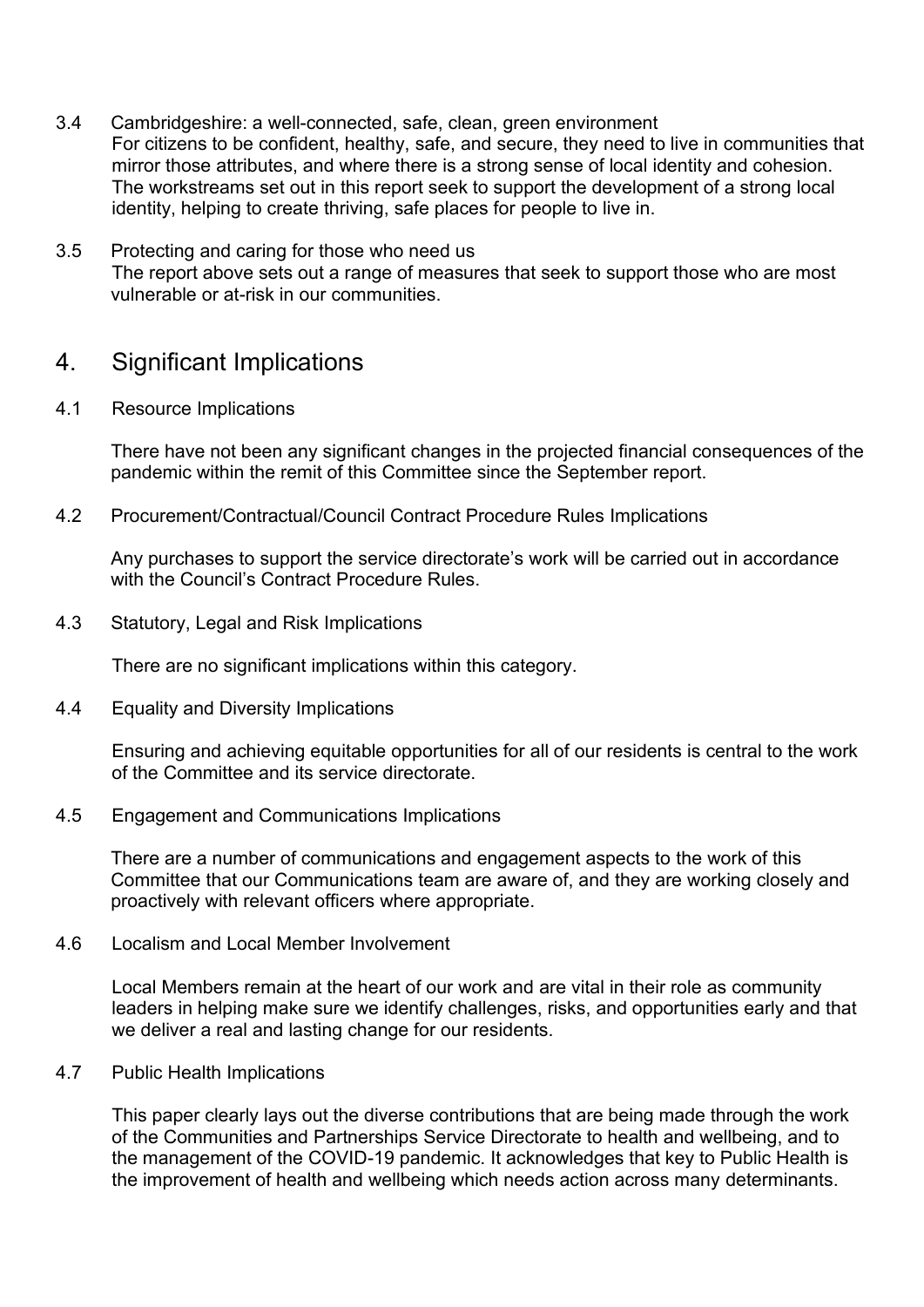- 4.8 Environment and Climate Change Implications on Priority Areas
- 4.8.1 Implication 1: Energy efficient, low carbon buildings. Positive/neutral/negative Status: N/A Explanation: There are no significant implications for this category
- 4.8.2 Implication 2: Low carbon transport. Positive/neutral/negative Status: N/A Explanation: There are no significant implications for this category
- 4.8.3 Implication 3: Green spaces, peatland, afforestation, habitats, and land management. Positive/neutral/negative Status: N/A Explanation: There are no significant implications for this category
- 4.8.4 Implication 4: Waste Management and Tackling Plastic Pollution. Positive/neutral/negative Status: N/A Explanation: There are no significant implications for this category
- 4.8.5 Implication 5: Water use, availability, and management: Positive/neutral/negative Status: N/A Explanation: There are no significant implications for this category
- 4.8.6 Implication 6: Air Pollution. Positive/neutral/negative Status: N/A Explanation: There are no significant implications for this category
- 4.8.7 Implication 7: Resilience of our services and infrastructure and supporting vulnerable people to cope with climate change. Positive/neutral/negative Status: Positive Explanation: It is vital that the work of the Service Directorate directly supports the climate change and environmental targets set by the council, and that communities and residents are supported to make positive changes and choices.

Have the resource implications been cleared by Finance? Yes Name of Financial Officer: Martin Wade

Have the procurement/contractual/ Council Contract Procedure Rules implications been cleared by the LGSS Head of Procurement? Yes Name of Officer: Henry Swan

Has the impact on statutory, legal and risk implications been cleared by the Council's Monitoring Officer or LGSS Law? Yes Name of Legal Officer: Fiona McMillen